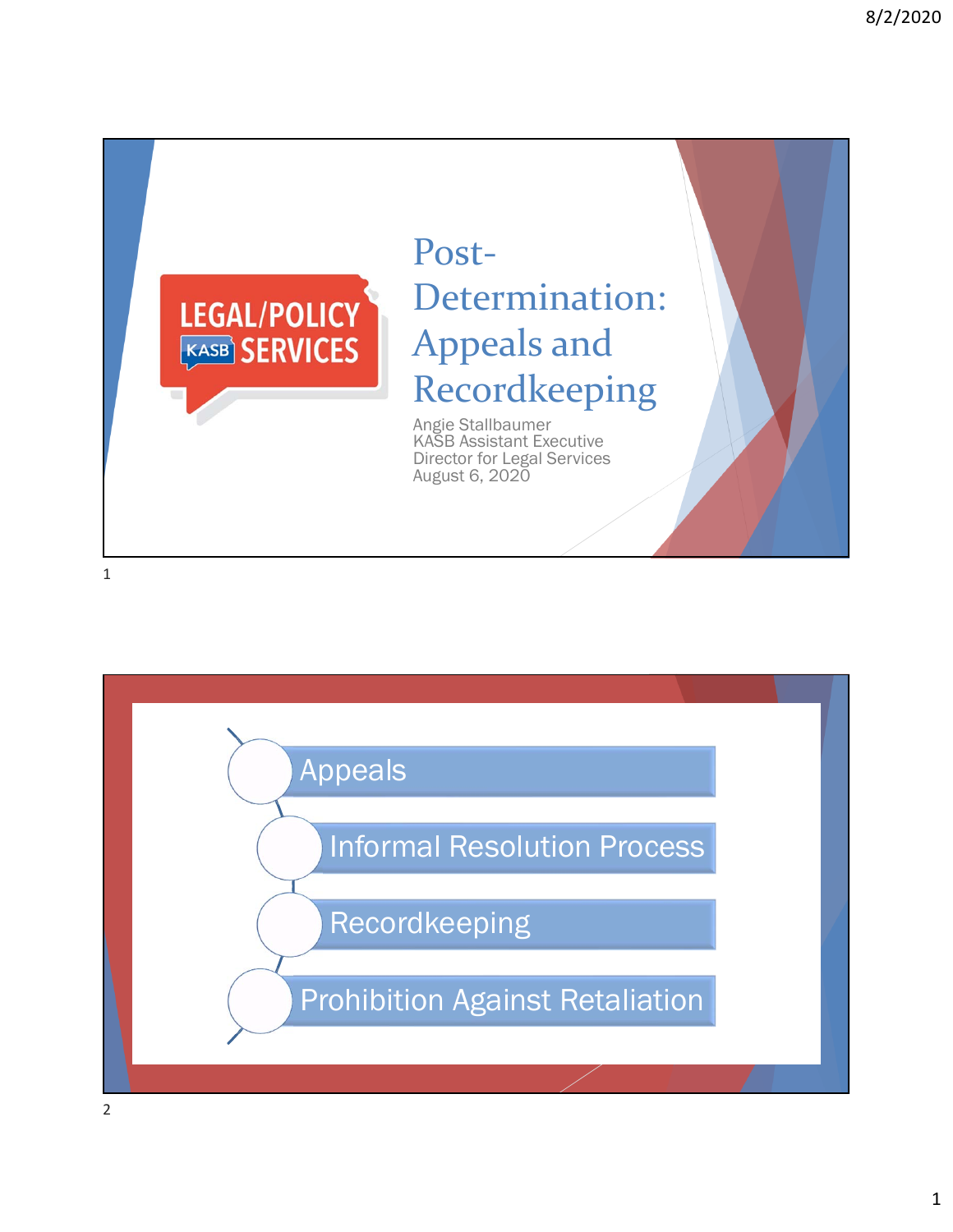#### Appeals ▶ The complainant or respondent may appeal the decision-maker's determination regarding responsibility or a dismissal of a formal complaint. Request for appeal shall be made in writing within 20 days after the date of the written determination regarding responsibility. Give both parties a reasonable, equal opportunity to submit a written statement in support of, or challenging, the outcome.  $\blacktriangleright$  Provide the written decision simultaneously to both parties, giving a rationale for the finding. **Basis** for Appeal Procedural irregularity that affected the outcomes; New evidence that was not reasonably available at the time that could affect the<br>outcome; and/or The Title IX Coordinator,<br>
investigator, or<br>
decision-maker had a<br>
conflict of interest or<br>
bias against either<br>
party that affected the outcome.

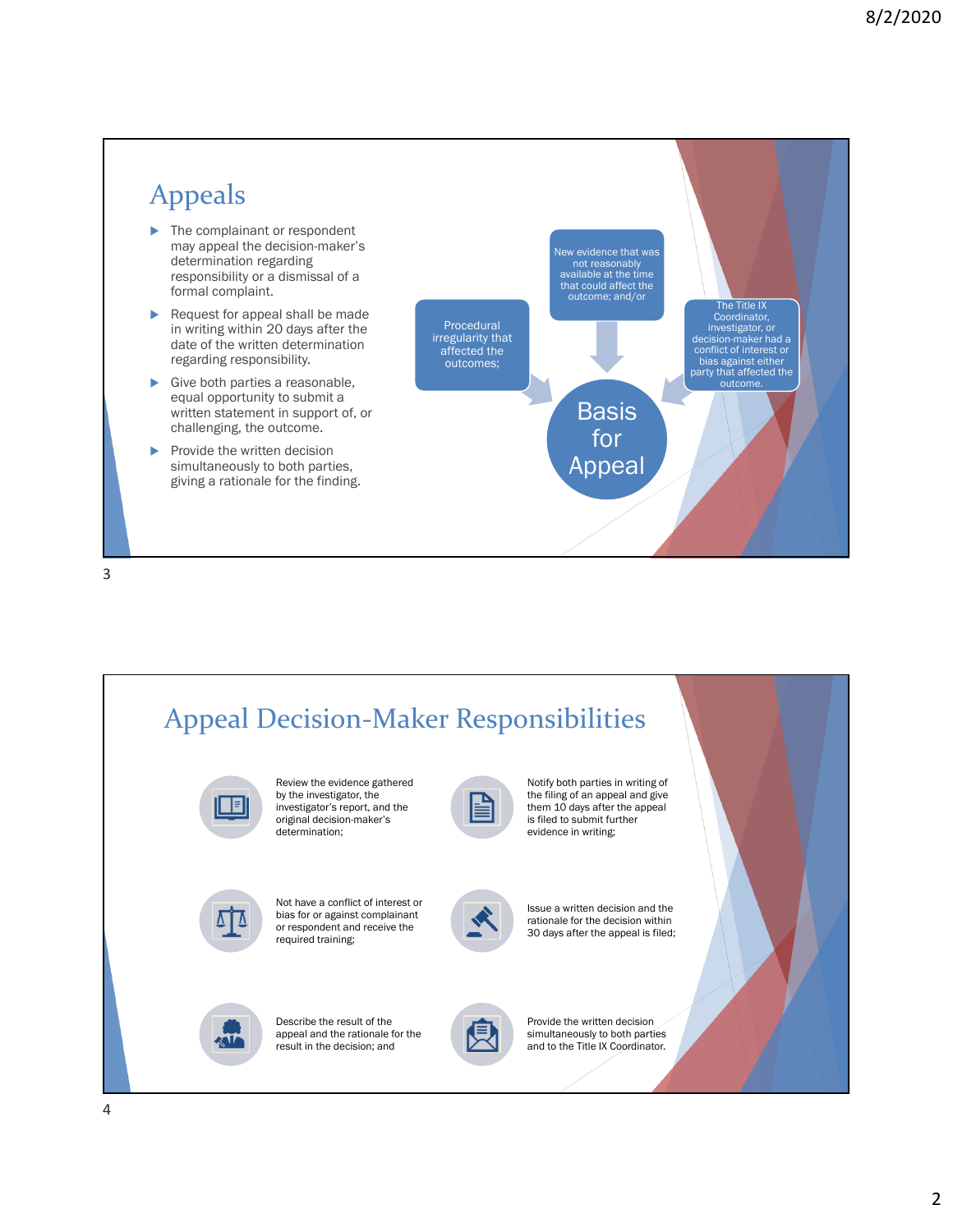### Who is the hearing officer on appeal?

Appeals shall be on the record and heard by an attorney, an independent hearing officer appointed by the board, or the board. The appeal decisionmaker may not be the Title IX Coordinator, the Investigator, or the decision-maker from the original determination.



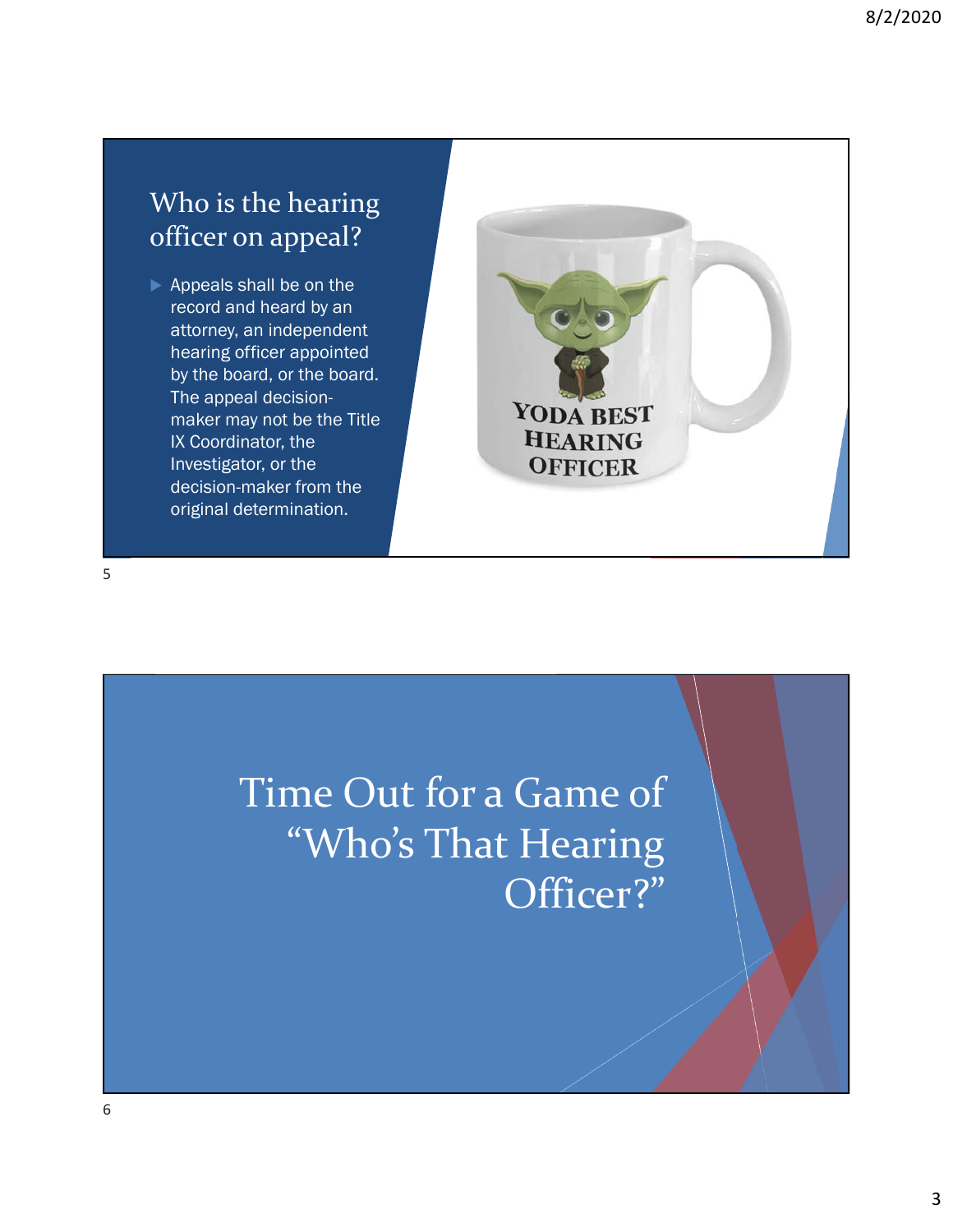- At any time during the formal complaint process and prior to reaching a determination regarding responsibility, the district may facilitate an informal resolution process, such as mediation, that does not involve a full investigation and determination of responsibility.
- $\blacktriangleright$  If the matter is resolved to the satisfaction of the parties, the facilitator shall document the nature of the complaint and the proposed resolution, have both parties sign the documentation and receive a copy, and forward it to the Title IX Coordinator.
- Within 20 days after the complaint is resolved in this manner, the Title IX Coordinator shall contact the complainant to determine if the resolution of the matter remains acceptable.
- $\blacktriangleright$  If the matter is not resolved, or if the individual does not believe the resolution remains acceptable within 20 days after the informal resolution document is executed, the individual or the Title IX Coordinator may proceed with the formal complaint process.

Informal Resolution Process

#### How do we get the informal resolution process started? And by whom?

- The informal resolution process may be facilitated by a trained educational professional, consultant, or other individual selected by the Title IX Coordinator under the following conditions:
	- The parties are provided a written notice disclosing the allegations, the requirements of the informal resolution process, information on when it may preclude the parties from resuming a formal complaint arising from the same allegations;
	- At any time prior to agreeing to a resolution, any party has the right to withdraw from the informal resolution process and resume the investigation of the formal complaint and be informed of any consequences resulting from participating in the informal resolution process;
	- The parties voluntarily and in writing consent to the informal resolution process; and
	- The informal resolution process cannot be used to resolve allegations that an employee sexually harassed a student.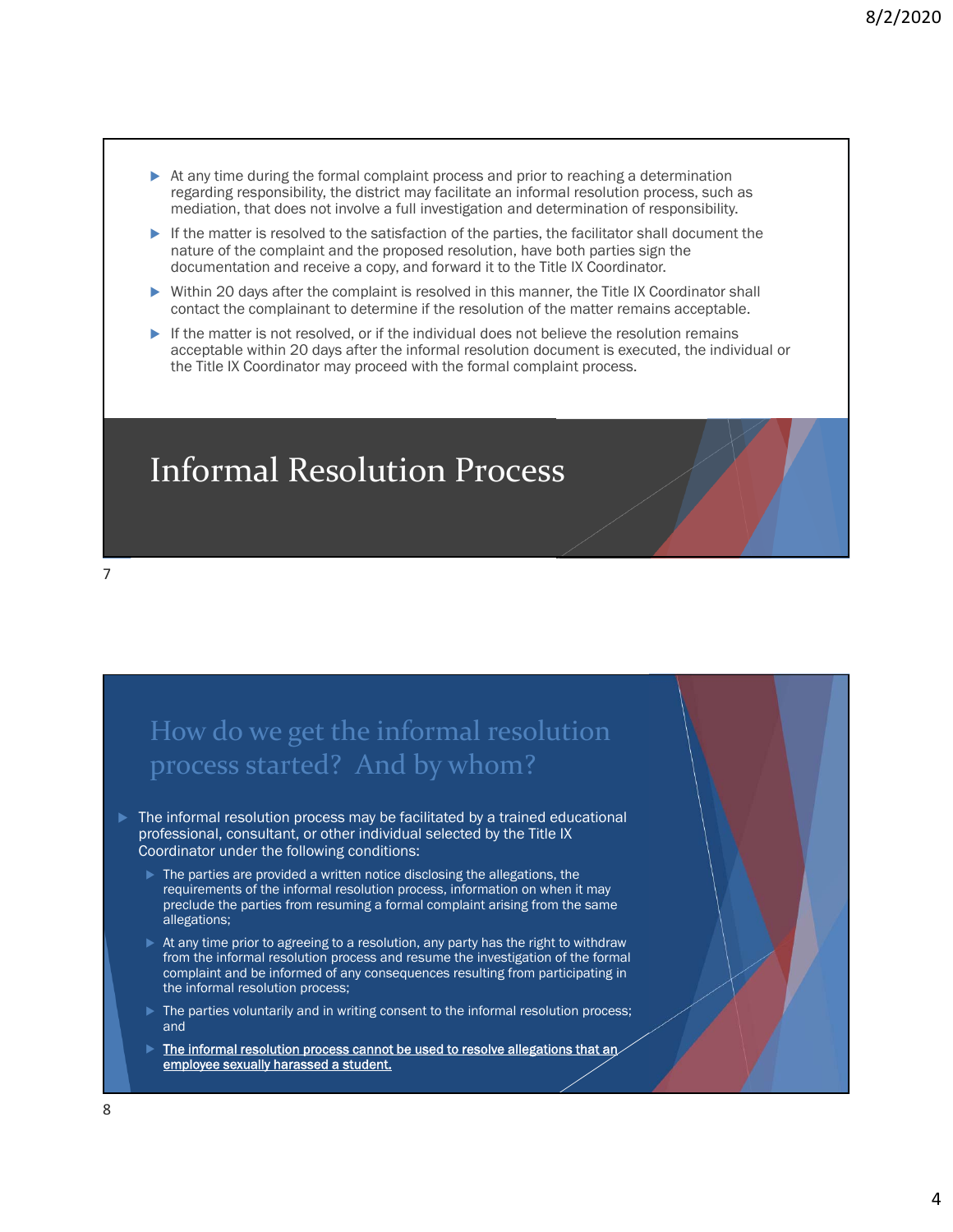## Requirements for Recordkeeping and Prohibition on Retaliation

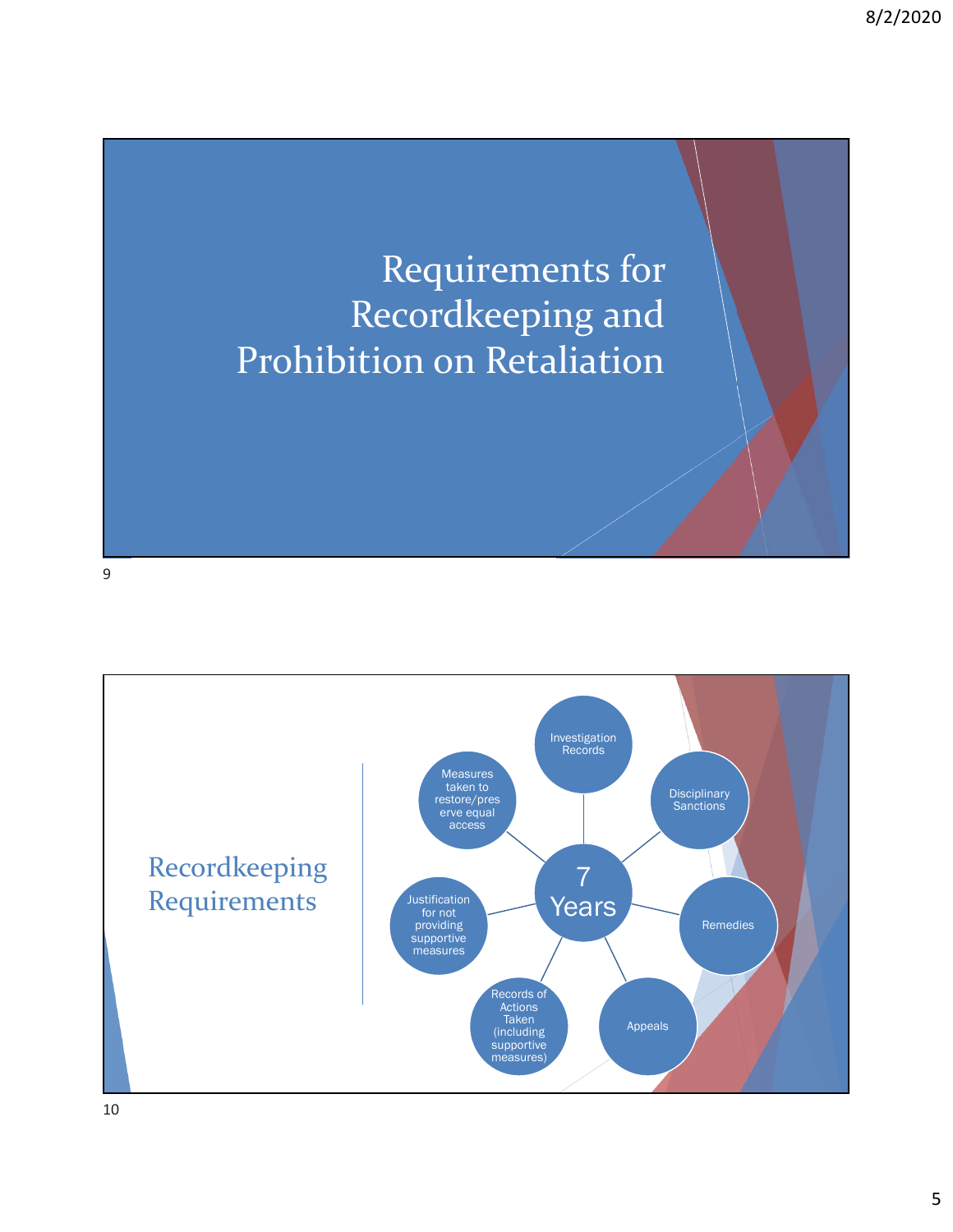### Retaliation Prohibited

Complaints alleging retaliation may be filed according to the formal complaint investigation procedures for sex discrimination.

- ▶ No district or other person may intimidate, threaten, coerce, or discriminate against any individual for the purpose of interfering with any right or privilege secured by title IX or this part, or because the individual has made a report or complaint, testified, assisted, or participated or refused to participate in any manner in an investigation, proceeding, or hearing under this part.
- Intimidation, threats, coercion, or discrimination, including charges against an individual for code of conduct violations that do not involve sex discrimination or sexual harassment, but arise out of the same facts or circumstances as a report or complaint of sex discrimination, or a report or formal complaint of sexual harassment, for the purpose of interfering with any right or privilege secured by title IX or this part, constitutes retaliation.
- $\blacktriangleright$  The district must keep confidential the identity of any individual who has made a report or complaint of sex discrimination, including any individual who has made a report or filed a formal complaint of sexual harassment, any complainant, any individual who has been reported to be the perpetrator of sex discrimination, any respondent, and any witness, except as may be permitted by the FERPA, as required by law, or to conduct any investigation, hearing, or judicial proceeding arising thereunder.

11



## Scenario: A Shy Source

- A male bus driver came to the Title IX Coordinator alleging that the female transportation director has been calling him pet names and finding times while he's bent over checking tires and fluid levels to brush up against him or give him "atta boy" smacks on the hindquarters.
- He is uncomfortable with this continuing, but he's not willing to file a complaint if it means she will know he is the one who complained.
- Can you keep his identity a secret during this process?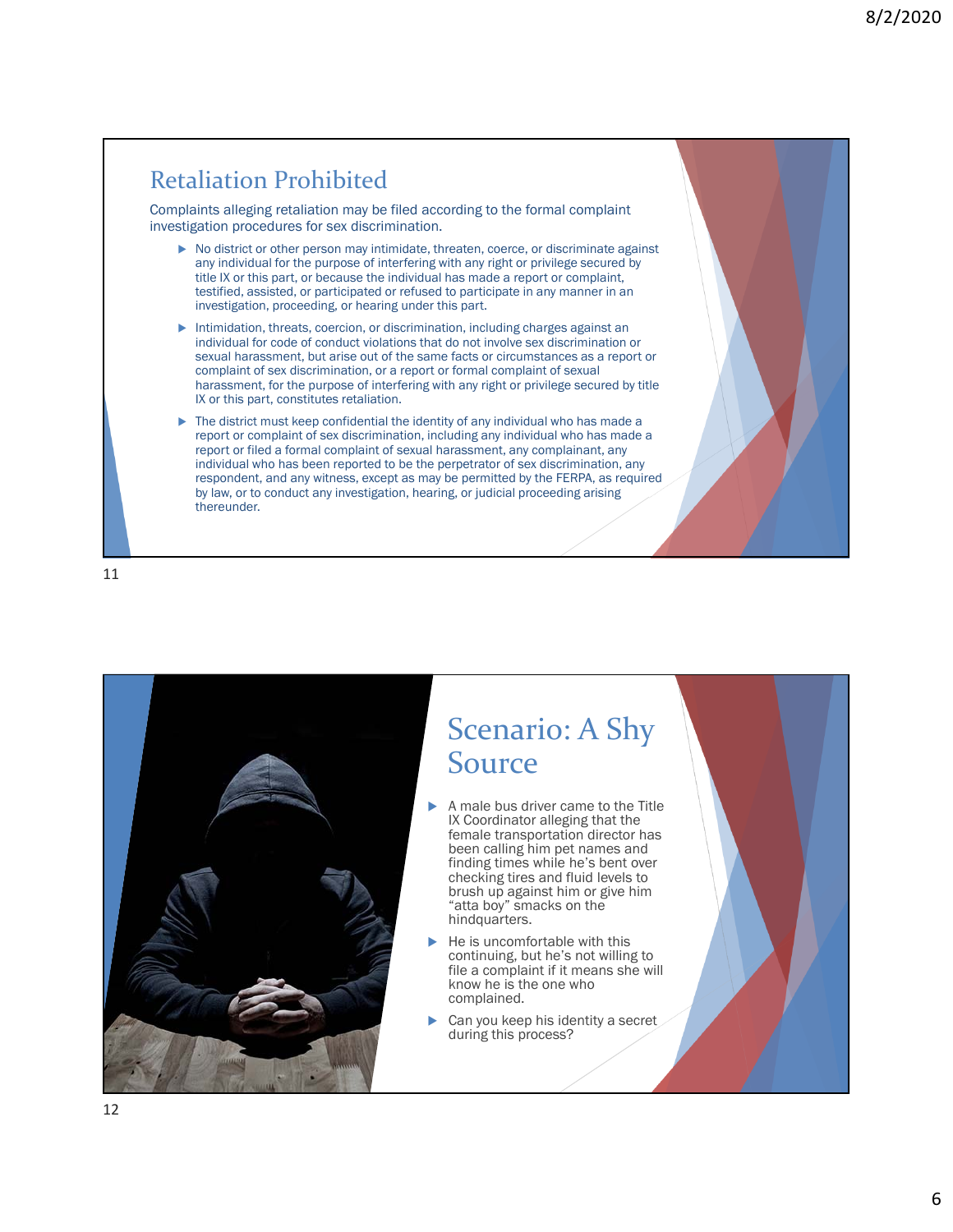